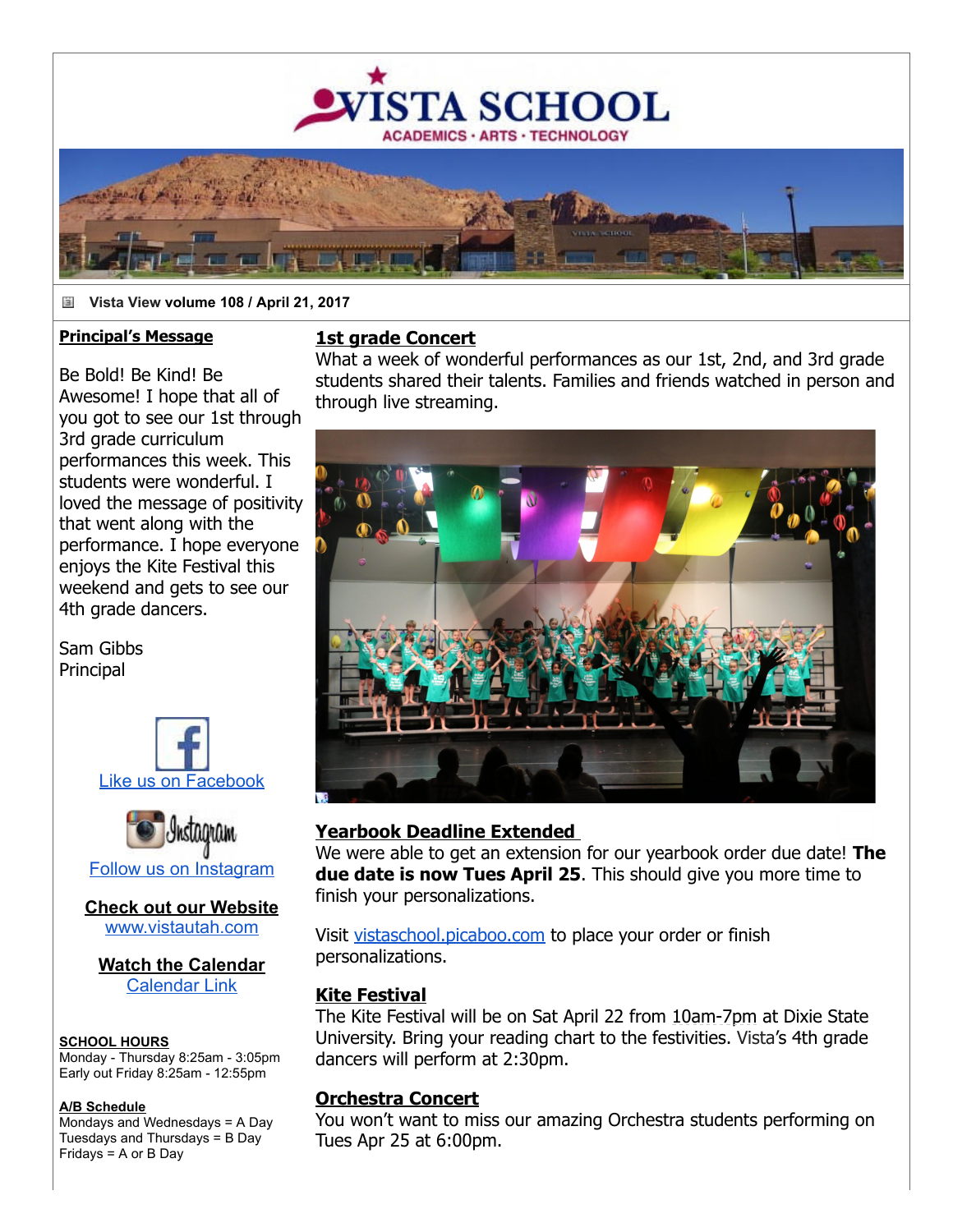Check the school calendar to know whether a Friday is an A or B Day

#### **Kindergarten Hours:**

- M-TH: AM 8:25-11:10am \* PM 12:20 3:05pm
- Friday: 8:25 12:55 AM-A Days \* PM-B Days

The doors to Vista School will open at8:10 am each morning. Please do not drop off students before that time

# **MDT Performance**

Curriculum performances for MDT students will be Thurs Apr 27 at both6pm and 7pm.

### **Spring Dance Concert: Raising the Barre**

Sat May 6 at 1pm and 7pm. Tickets are available at \$5 for adults and \$3 for students. Go to [http://bpt.me/2938957](http://track.spe.schoolmessenger.com/f/a/B2LlAWCI32Cnruq7f2hgKA~~/AAAAAQA~/RgRa27hWP0EIAGxzRlvNr7dXB3NjaG9vbG1YBAAAAABCCgAB1oT6WDHWRDBSFG1yb3dhbkB2aXN0YXV0YWguY29tCVEEAAAAAEQVaHR0cDovL2JwdC5tZS8yOTM4OTU3R6d7ImpvYmlkIjoiNzAxIiwicGVyc29uaWQiOiIzNzAwNCIsInVzZXJpZCI6IjIiLCJlbWFpbFNvdXJjZSI6IkNVU1RPTUVSX0pPQiIsImN1c3RvbWVyaWQiOiI4NzQ2Iiwic2hhcmRpZCI6IjEiLCJzZXF1ZW5jZSI6IjAiLCJlbnYiOiJwcm9kIiwic2VudFRpbWVNcyI6IjE0OTI4MTI5OTE1NzkifQ~~) to purchase your seats. Flowers will be available for \$3/each.

### **Outgoing Kindergarten Assessment**

Sign up your outgoing Kindergartener for an assessment time. [CLICK HERE,](http://track.spe.schoolmessenger.com/f/a/0ierk66Vf77-XbLJarSfzw~~/AAAAAQA~/RgRa27hWP0EIAGxzRlvNr7dXB3NjaG9vbG1YBAAAAABCCgAB1oT6WDHWRDBSFG1yb3dhbkB2aXN0YXV0YWguY29tCVEEAAAAAEQ2aHR0cHM6Ly9waWNrYXRpbWUuY29tL2NsaWVudD92ZW49MTE2MDQ3NzUmZXZlbnQ9MzA2NTQ5R6d7InVzZXJpZCI6IjIiLCJzaGFyZGlkIjoiMSIsInNlcXVlbmNlIjoiMCIsImVtYWlsU291cmNlIjoiQ1VTVE9NRVJfSk9CIiwicGVyc29uaWQiOiIzNzAwNCIsImN1c3RvbWVyaWQiOiI4NzQ2Iiwiam9iaWQiOiI3MDEiLCJzZW50VGltZU1zIjoiMTQ5MjgxMjk5MTU3OSIsImVudiI6InByb2QifQ~~) Choose a time under your teacher's name. Assessments will take place May 15-19.

# **Vista Conservatory Classes**

PPayment is now due to complete semester fees and can be made online at [www.vistautah.com/payments](http://track.spe.schoolmessenger.com/f/a/Lz23IKJjfG4mi_bEOWex5w~~/AAAAAQA~/RgRa27hWP0EIAGxzRlvNr7dXB3NjaG9vbG1YBAAAAABCCgAB1oT6WDHWRDBSFG1yb3dhbkB2aXN0YXV0YWguY29tCVEEAAAAAEQhaHR0cDovL3d3dy52aXN0YXV0YWguY29tL3BheW1lbnRzR6d7ImN1c3RvbWVyaWQiOiI4NzQ2Iiwiam9iaWQiOiI3MDEiLCJlbnYiOiJwcm9kIiwic2hhcmRpZCI6IjEiLCJwZXJzb25pZCI6IjM3MDA0IiwiZW1haWxTb3VyY2UiOiJDVVNUT01FUl9KT0IiLCJzZW50VGltZU1zIjoiMTQ5MjgxMjk5MTU3OSIsInVzZXJpZCI6IjIiLCJzZXF1ZW5jZSI6IjAifQ~~) or by cash or check to VistaSchool's front office.

Summer program information coming soon!

# **SAGE End-of-Level Testing**

Sage End-of-Level (Reading/Listening) testing will continue April 24. Please click on the following link for test preparation tips:[http://www.vistautah.com/assessmentandaccountability/](http://track.spe.schoolmessenger.com/f/a/4FEE9XjFpTwhnI5zLKSphA~~/AAAAAQA~/RgRa27hWP0EIAGxzRlvNr7dXB3NjaG9vbG1YBAAAAABCCgAB1oT6WDHWRDBSFG1yb3dhbkB2aXN0YXV0YWguY29tCVEEAAAAAIQLBGh0dHA6Ly90cmFjay5zcGUuc2Nob29sbWVzc2VuZ2VyLmNvbS9mL2EvbC1neFZwYUthcFFyN0VjVWR6ci1LQX5-L0FBQUFBUUF-L1JnUmEwVXJfUDBFSUFHeHpSbHNuLXBoWEIzTmphRzl2YkcxWUJBQUFBQUJDQ2dBQmZ4ZndXREhXM2F4U0ZHSm9ZWFJqYUVCMmFYTjBZWFYwWVdndVkyOXRDVkVFQUFBQUFJVGJBV2gwZEhBNkx5OTBjbUZqYXk1emNHVXVjMk5vYjI5c2JXVnpjMlZ1WjJWeUxtTnZiUzltTDJFdmQyeFFMV0UzVHpsQmFEQnpjVE4xTTBOV09ISllaMzUtTDBGQlFVRkJVVUYtTDFKblVtRjVWRlV4VURCRlNVRlBlSHBTYm05dGVFVXhXRUl6VG1waFJ6bDJZa2N4V1VKQlFVRkJRVUpEUTJkQlJIUlJTRzlYVEdoWk9VMTBVMFl6VW1samJVWnJZekpvYUdRd1FqSmhXRTR3V1ZoV01GbFhaM1ZaTWpsMFExWkZSVUZCUVVGQlJWRXhZVWhTTUdORWIzWk1NMlF6WkhrMU1tRllUakJaV0ZZd1dWZG5kVmt5T1hSTU1rWjZZekpXZW1NeU1XeGlibEpvWW0xU2FGa3lUblprVnpVd1dWZEtjR0pIYkRCbFV6bEljRE56YVdNeWFHaGpiVkp3V2tOSk5rbHFSV2xNUTBwc1ltNVphVTlwU25kamJUbHJTV2wzYVdNeVZuVmtSbEp3WWxkV1RtTjVTVFpKYWtVd1QxUkZNVTlVYXpOT2VsazBUVVJyYVV4RFNuZGFXRXA2WWpJMWNGcERTVFpKYWswelRVUkJORWxwZDJsYVZ6Rm9ZVmQ0VkdJelZubFpNbFZwVDJsS1JGWldUbFZVTURGR1ZXdzVTMVF3U1dsTVEwcDZXbGhHTVZwWE5XcGFVMGsyU1dwQmFVeERTbkZpTWtwd1drTkpOa2xxV1RSTmVVbHpTVzVXZWxwWVNuQmFRMGsyU1dwSmFVeERTbXBrV0U0d1lqSXhiR050Ykd0SmFtOXBUMFJqTUU1cFNqbEhwM3NpZFhObGNtbGtJam9pTWlJc0luTmxiblJVYVcxbFRYTWlPaUl4TkRreU1USTVOalEwTmpFMklpd2lZM1Z6ZEc5dFpYSnBaQ0k2SWpnM05EWWlMQ0p3WlhKemIyNXBaQ0k2SWpNM01EVTVJaXdpYzJWeGRXVnVZMlVpT2lJd0lpd2laVzUySWpvaWNISnZaQ0lzSW5Ob1lYSmthV1FpT2lJeElpd2laVzFoYVd4VGIzVnlZMlVpT2lKRFZWTlVUMDFGVWw5S1QwSWlMQ0pxYjJKcFpDSTZJalk1TXlKOUeneyJjdXN0b21lcmlkIjoiODc0NiIsInVzZXJpZCI6IjIiLCJlbnYiOiJwcm9kIiwicGVyc29uaWQiOiIzNzAwNCIsImVtYWlsU291cmNlIjoiQ1VTVE9NRVJfSk9CIiwic2VxdWVuY2UiOiIwIiwic2VudFRpbWVNcyI6IjE0OTI4MTI5OTE1NzkiLCJqb2JpZCI6IjcwMSIsInNoYXJkaWQiOiIxIn0~)

# **DIBELs Assessment**

DIBELs reading assessments will begin Mon Apr 24 for students in K through 3rd grade.



It's PTO Nomination time! We would love your help as a volunteer or your suggestions for names. Take a minute and consider volunteering with the PTO for the 2017-2018 school year.

[Click here to sign up](http://track.spe.schoolmessenger.com/f/a/O1-SjTWh67OsXHdoLZWQ7w~~/AAAAAQA~/RgRa27hWP0EIAGxzRlvNr7dXB3NjaG9vbG1YBAAAAABCCgAB1oT6WDHWRDBSFG1yb3dhbkB2aXN0YXV0YWguY29tCVEEAAAAAERtaHR0cHM6Ly9kb2NzLmdvb2dsZS5jb20vYS92aXN0YXV0YWguY29tL2Zvcm1zL2QvMVBCcjd6bkdEdjBEaVpjMjlvTkhFS0VnWWJBLWdQYzFqbVhtNkxOQkl2cTQvZWRpdD90cz01OGZhMWU3ZkeneyJqb2JpZCI6IjcwMSIsImVudiI6InByb2QiLCJzZW50VGltZU1zIjoiMTQ5MjgxMjk5MTU3OSIsInNlcXVlbmNlIjoiMCIsImVtYWlsU291cmNlIjoiQ1VTVE9NRVJfSk9CIiwidXNlcmlkIjoiMiIsImN1c3RvbWVyaWQiOiI4NzQ2Iiwic2hhcmRpZCI6IjEiLCJwZXJzb25pZCI6IjM3MDA0In0~)

For questions or comments, email [pto@vistautah.com](mailto:pto@vistautah.com)

# **Uniform Code**

Please use the following link to review the uniform policy. Many students are coming to school out of uniform each day. We are a uniform school. Please help your student to be in uniform every day. http://www.vistautah.com/uniform-code

# **Yearbooks**

Yearbooks are on sale through Picaboo Yearbooks until Wed Apr 19 with free shipping to the school. [www.vistautah.com/yearbook](http://track.spe.schoolmessenger.com/f/a/EsB8-LAtC2hdGFXfMvukQg~~/AAAAAQA~/RgRa27hWP0EIAGxzRlvNr7dXB3NjaG9vbG1YBAAAAABCCgAB1oT6WDHWRDBSFG1yb3dhbkB2aXN0YXV0YWguY29tCVEEAAAAAEQiaHR0cDovL3d3dy52aXN0YXV0YWguY29tL3llYXJib29rL0eneyJlbnYiOiJwcm9kIiwic2VudFRpbWVNcyI6IjE0OTI4MTI5OTE1NzkiLCJlbWFpbFNvdXJjZSI6IkNVU1RPTUVSX0pPQiIsInNlcXVlbmNlIjoiMCIsImpvYmlkIjoiNzAxIiwidXNlcmlkIjoiMiIsInBlcnNvbmlkIjoiMzcwMDQiLCJzaGFyZGlkIjoiMSIsImN1c3RvbWVyaWQiOiI4NzQ2In0~) If you purchase after this date, your book(s) will be shipped to your home and are not guaranteed to arrive by yearbook signing day. Our school will not